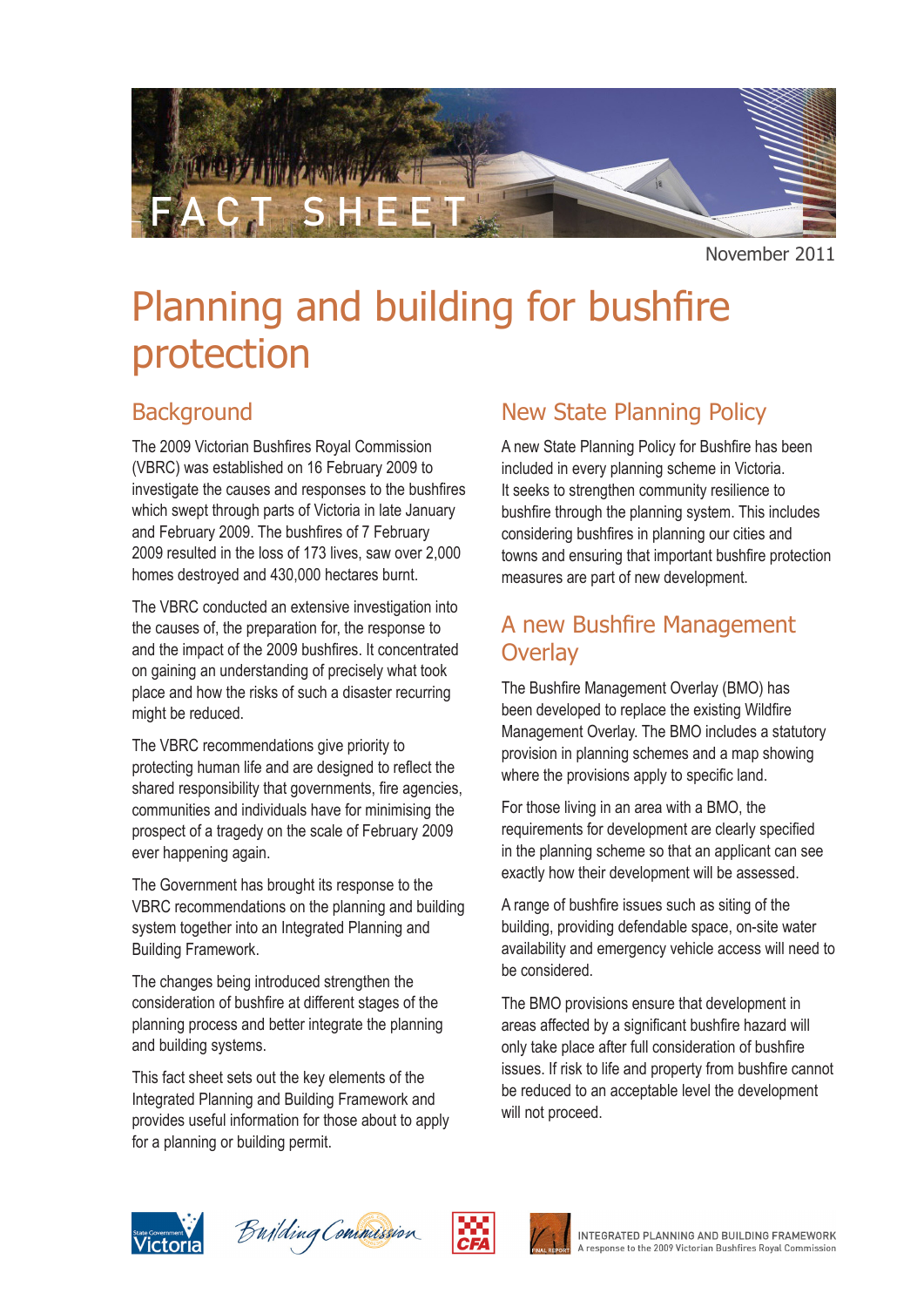Any planning permit issued under the BMO will include a mandatory condition that requires the homeowner to maintain the bushfire protection measures set out in the permit.

A feature of the new BMO is that it enables a council to consider the local nature of bushfire behaviour and risk in an area and allows the council to include local content in a schedule to the overlay where appropriate.

# Updated mapping for the Bushfire Management Overlay

Initially, all areas that were within the Wildfire Management Overlay are now subject to the requirements of the BMO. To find out if the BMO applies to you go to [www.land.vic.gov.au.](http://www.land.vic.gov.au)

The Department of Planning and Community Development (DPCD) is working with the Municipal Association of Victoria, councils, the Country Fire Authority (CFA) and the Department of Sustainability and Environment to verify the areas that should be subject to the BMO, based on the most up-to-date bushfire hazard information.

### Managing vegetation for bushfire protection

Clearing and maintaining defendable space around buildings can increase the chances of a building surviving a bushfire. New planning provisions for creating defendable space and managing vegetation are now included in every planning scheme. The provisions provide certainty and guidance to councils and landowners about vegetation removal – both with and without a planning permit.

For new developments, the appropriate level of defendable space is based on the requirements of the BMO and is determined as part of the planning permit application.

For existing dwellings in the BMO, a new '10/50 rule' has been introduced to enable residents to clear any vegetation within 10 metres and any vegetation other than trees within 50 metres of an existing house. This allows for increased bushfire mitigation in the areas with the highest hazard. Local councils will advise if this rule applies as it will depend on when a house was approved or constructed.

In other areas, the 10/30 rule applies statewide except in 21 metropolitan municipalities and allows residents to clear any vegetation within 10 metres of their house and any vegetation other than trees within 30 metres. Again, local councils will advise if this rule applies.

Visit [www.dpcd.vic.gov.au/planning/bushfire](http://www.dpcd.vic.gov.au/planning/bushfire) to view an interactive graphic explanation of how these two rules apply.

# Bushfire shelters

For those planning to build a private bushfire shelter, a new planning provision exempts buildings and works associated with this type of building from the need for a planning permit. For information about requirements under the Building Regulations visit [www.buildingcommission.com.au](http://www.buildingcommission.com.au).

### Building in bushfire prone areas

The building system has also been changed in response to the VBRC. These changes complement those in the planning system.

Firstly, an updated bushfire prone area has been declared. A bushfire prone area is used in the building system to ensure that bushfire protection is considered as part of the building permit. The building permit is separate to the planning permit, although they sometimes deal with similar issues. The bushfire prone area is separate to the BMO and the BMO maps in planning schemes.

The bushfire prone area maps can be viewed at [www.dpcd.vic.gov.au/bushfireproneareas.](http://www.dpcd.vic.gov.au/bushfireproneareas)

Secondly, there is now a minimum construction level for new buildings in a bushfire prone area. This was recommended by the VBRC to improve the ability of buildings to withstand an ember attack. Research shows that 85% of houses lost during bushfires are due to ember attack.

The minimum construction level is referred to as a Bushfire Attack Level (BAL) of 12.5. The requirements for what this means are set out in AS 3959-2009 *Building in a bushfire prone area*. A BAL-12.5 requires:

- sealing of roofs to block the entry of embers
- **Windows screened to prevent the entry of embers** when the window is open
- **sealing around doors and windows.**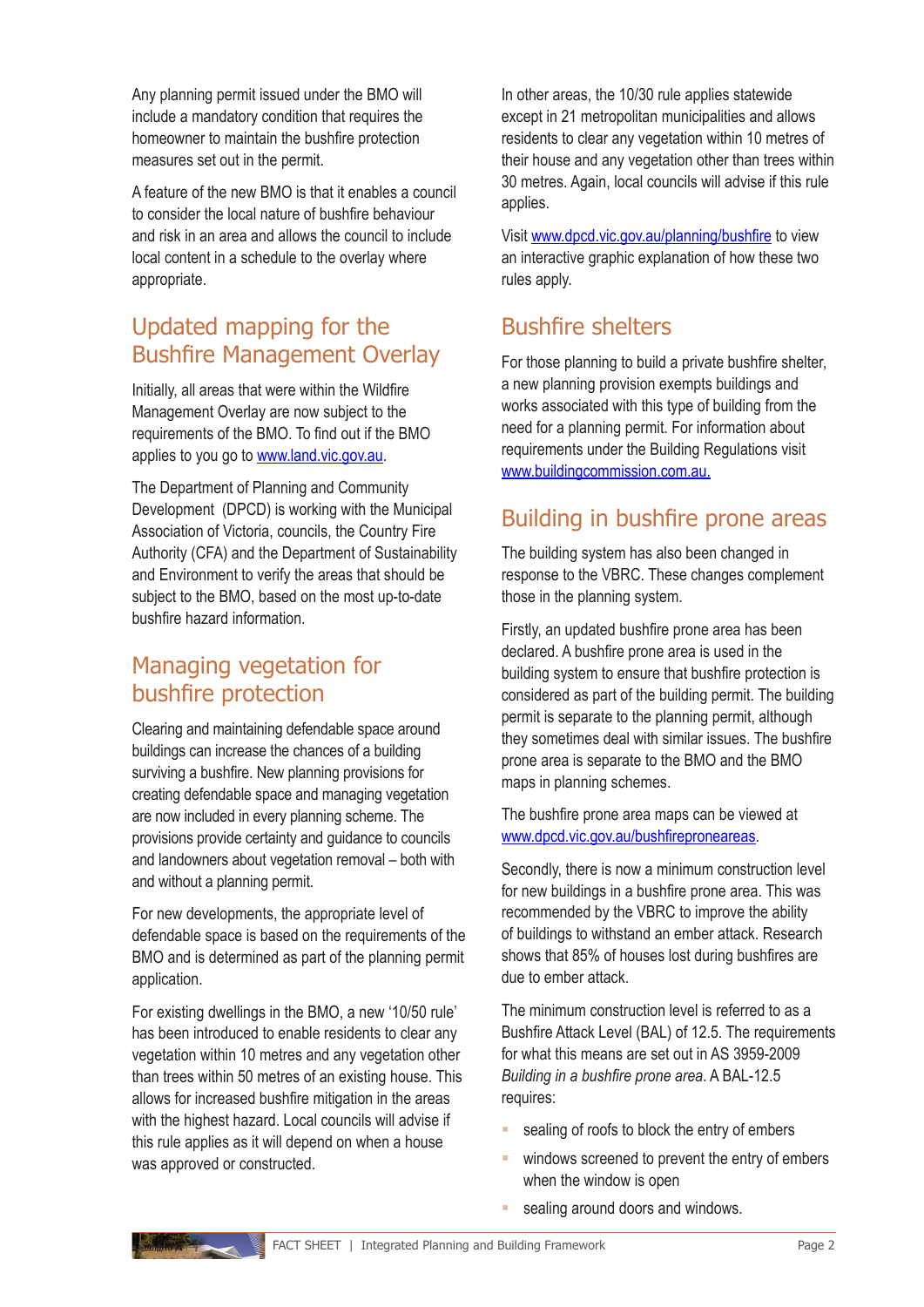It is important to note that a BAL-12.5 is a minimum requirement and different construction levels may apply as determined by the required site assessment. A building surveyor can advise further on the site assessment.

A site assessment is also required as part of the planning permit application if the BMO applies. Where the site assessment is done at the planning permit stage, a second assessment is not required at the building permit stage. Instead, the building surveyor must accept the BAL set out on the planning permit.

### Assistance available

The DPCD Bushfire Response Planning Unit is helping people complete rebuilding in fire-affected areas and provides specialist planning advice for people building in areas identified by the Bushfire Management Overlay. It also assists landowners looking to build for the first time in areas of identified fire risk. You can contact the Bushfire Response Planning Unit on (03) 9098 8947.

# Further information

For further information about bushfire building regulations and planning provisions visit [www.dpcd.vic.gov.au/planning](http://www.dpcd.vic.gov.au/planning/bushfire)/bushfire

For more information about building in a BMO contact:

- the planning department of your local council
- the CFA on 9262 8444.

Information about building regulations and building permits is available at

[www.buildingcommission.vic.gov.au](http://www.buildingcommission.vic.gov.au)

Information about preparing a property for bushfire is available from the CFA website [www.cfa.vic.gov.au](http://www.cfa.vic.gov.au)

Information about vegetation removal for bushfire protection is available at [www.dpcd.vic.gov.au/planning/bushfire.](http://www.dpcd.vic.gov.au/planning/bushfire)

# Some questions answered

#### **Q. Why have the** *Victoria Planning Provisions* **changed?**

The Government has introduced new bushfire planning provisions into the *Victoria Planning Provisions* and planning schemes to prioritise human life and the safety of Victorian communities. This was one of the recommendations of the 2009 Victorian Bushfires Royal Commission (VBRC Rec 39).

#### **Q. How will the changes improve bushfire safety for regional and rural communities?**

There are a number of ways in which the changes will improve bushfire safety for regional and rural communities. These include:

- **E** better consideration of where a house is located on a piece of land in relation to bushfire hazards such as vegetation
- **n** more clearly specifying the appropriate bushfire protection measures for new developments
- **EXECUTE:** ensuring that development won't proceed unless adequate bushfire protection measures have been met
- **giving Victorians living in bushfire areas** clear rules for managing vegetation to create defendable space around their home

#### **Q. What is the Bushfire Management Overlay?**

The Bushfire Management Overlay ensures that development in areas affected by a high bushfire hazard is only approved after full consideration of bushfire issues such as where the building is located on the site, emergency access and fire fighting water supply.

The Bushfire Management Overlay is a statutory provision in planning schemes and the planning scheme map shows where the provisions apply to specific land. The Bushfire Management Overlay replaces the Wildfire Management Overlay.